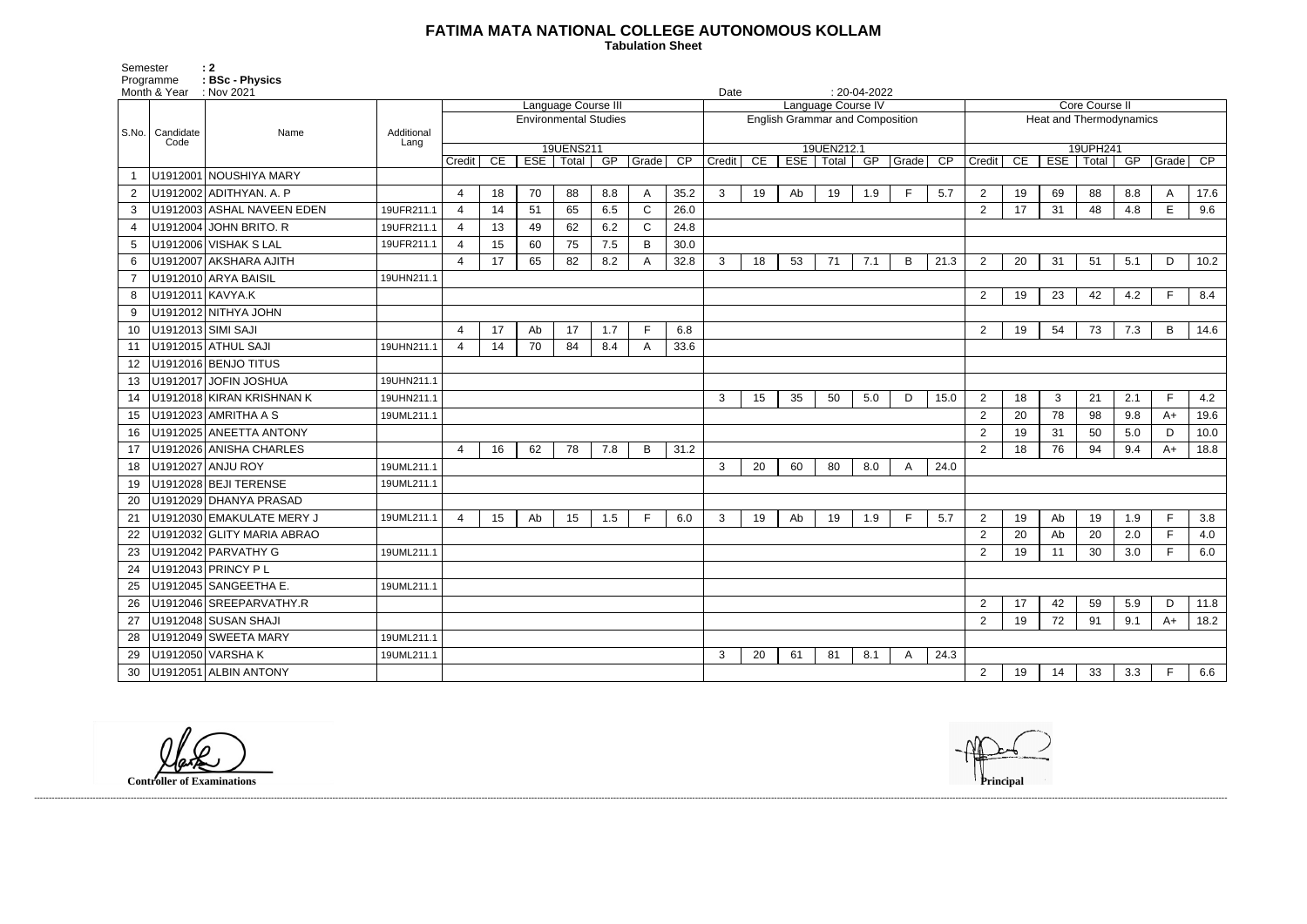|                |                    |                            |                    |              |                                            | <b>Complementary Course III</b> |                             |           |            | <b>Complementary Course IV</b> |                |    |                |       |     |              |                 |  |  |
|----------------|--------------------|----------------------------|--------------------|--------------|--------------------------------------------|---------------------------------|-----------------------------|-----------|------------|--------------------------------|----------------|----|----------------|-------|-----|--------------|-----------------|--|--|
|                |                    |                            |                    |              | Calculus with applications in Physics - II |                                 | <b>Physical Chemistry-I</b> |           |            |                                |                |    |                |       |     |              |                 |  |  |
| S.No.          | Candidate<br>Code  | Name                       | Additional<br>Lang |              |                                            |                                 |                             |           |            |                                |                |    |                |       |     |              |                 |  |  |
|                |                    |                            | 19UMM231.1         |              |                                            |                                 |                             |           |            |                                | 19UCH231.1     |    |                |       |     |              |                 |  |  |
|                |                    | U1912001 NOUSHIYA MARY     |                    | Credit<br>3  | CE<br>20                                   | <b>ESE</b><br>35                | Total<br>55                 | GP<br>5.5 | Grade<br>D | CP<br>16.5                     | Credit         | CE | <b>ESE</b>     | Total | GP  | Grade        | $\overline{CP}$ |  |  |
| $\overline{2}$ |                    | U1912002 ADITHYAN. A. P    |                    | 3            | 20                                         | 37                              | 57                          | 5.7       | D          | 17.1                           |                |    |                |       |     |              |                 |  |  |
| 3              |                    | U1912003 ASHAL NAVEEN EDEN | 19UFR211.1         | 3            | 20                                         | 5                               | 25                          | 2.5       | F          | 7.5                            | $\overline{2}$ | 20 | 20             | 40    | 4.0 | F            | 8.0             |  |  |
| 4              |                    | U1912004 JOHN BRITO. R     | 19UFR211.1         | 3            | 20                                         | 37                              | 57                          | 5.7       | D          | 17.1                           |                |    |                |       |     |              |                 |  |  |
| 5              |                    | U1912006 VISHAK S LAL      | 19UFR211.1         | 3            | 20                                         | 30                              | 50                          | 5.0       | D          | 15.0                           |                |    |                |       |     |              |                 |  |  |
| 6              |                    | U1912007 AKSHARA AJITH     |                    | 3            | 20                                         | 11                              | 31                          | 3.1       | F          | 9.3                            |                |    |                |       |     |              |                 |  |  |
| $\overline{7}$ |                    | U1912010 ARYA BAISIL       | 19UHN211.1         | 3            | 20                                         | 6                               | 26                          | 2.6       | F          | 7.8                            |                |    |                |       |     |              |                 |  |  |
|                | U1912011 KAVYA.K   |                            |                    |              | 20                                         | 10                              | 30                          |           | F          |                                |                |    |                |       |     | F            |                 |  |  |
| 8              |                    |                            |                    | 3            |                                            |                                 |                             | 3.0       | F          | 9.0                            | $\overline{2}$ | 20 | 16             | 36    | 3.6 |              | 7.2             |  |  |
| 9              |                    | U1912012 NITHYA JOHN       |                    | 3            | 20                                         | 19                              | 39                          | 3.9       |            | 11.7                           |                |    |                |       |     |              |                 |  |  |
| 10             | U1912013 SIMI SAJI |                            |                    | 3            | 20                                         | 21                              | 41                          | 4.1       | F          | 12.3                           | $\overline{2}$ | 20 | 46             | 66    | 6.6 | $\mathsf{C}$ | 13.2            |  |  |
| 11             |                    | U1912015 ATHUL SAJI        | 19UHN211.1         | $\mathbf{3}$ | 20                                         | 28                              | 48                          | 4.8       | E          | 14.4                           |                |    |                |       |     |              |                 |  |  |
| 12             |                    | U1912016 BENJO TITUS       |                    | 3            | 20                                         | 19                              | 39                          | 3.9       | F.         | 11.7                           |                |    |                |       |     |              |                 |  |  |
| 13             |                    | U1912017 JOFIN JOSHUA      | 19UHN211.1         | 3            | 20                                         | 18                              | 38                          | 3.8       | F          | 11.4                           |                |    |                |       |     |              |                 |  |  |
| 14             |                    | U1912018 KIRAN KRISHNAN K  | 19UHN211.1         | 3            | 20                                         | 8                               | 28                          | 2.8       | F          | 8.4                            | $\overline{2}$ | 18 | $\overline{7}$ | 25    | 2.5 | F            | 5.0             |  |  |
| 15             |                    | U1912023 AMRITHA A S       | 19UML211.1         | 3            | 20                                         | 67                              | 87                          | 8.7       | A          | 26.1                           |                |    |                |       |     |              |                 |  |  |
| 16             |                    | U1912025 ANEETTA ANTONY    |                    | 3            | 20                                         | 13                              | 33                          | 3.3       | F          | 9.9                            | $\overline{2}$ | 20 | 12             | 32    | 3.2 | F            | 6.4             |  |  |
| 17             |                    | U1912026 ANISHA CHARLES    |                    |              |                                            |                                 |                             |           |            |                                |                |    |                |       |     |              |                 |  |  |
| 18             |                    | U1912027 ANJU ROY          | 19UML211.1         | 3            | 20                                         | 42                              | 62                          | 6.2       | C          | 18.6                           |                |    |                |       |     |              |                 |  |  |
| 19             |                    | U1912028 BEJI TERENSE      | 19UML211.1         |              |                                            |                                 |                             |           |            |                                |                |    |                |       |     |              |                 |  |  |
| 20             |                    | U1912029 DHANYA PRASAD     |                    | 3            | 20                                         | 39                              | 59                          | 5.9       | D          | 17.7                           |                |    |                |       |     |              |                 |  |  |
| 21             |                    | U1912030 EMAKULATE MERY J  | 19UML211.1         | 3            | 20                                         | 12                              | 32                          | 3.2       | F          | 9.6                            | $\overline{2}$ | 20 | Ab             | 20    | 2.0 | F            | 4.0             |  |  |
| 22             |                    | U1912032 GLITY MARIA ABRAO |                    |              |                                            |                                 |                             |           |            |                                |                |    |                |       |     |              |                 |  |  |
| 23             |                    | U1912042 PARVATHY G        | 19UML211.1         | 3            | 20                                         | 18                              | 38                          | 3.8       | F          | 11.4                           |                |    |                |       |     |              |                 |  |  |
| 24             |                    | U1912043 PRINCY PL         |                    | 3            | 20                                         | 39                              | 59                          | 5.9       | D          | 17.7                           |                |    |                |       |     |              |                 |  |  |
| 25             |                    | U1912045 SANGEETHA E       | 19UML211.1         | 3            | 20                                         | 59                              | 79                          | 7.9       | B          | 23.7                           | $\overline{2}$ | 20 | 73             | 93    | 9.3 | $A+$         | 18.6            |  |  |
| 26             |                    | U1912046 SREEPARVATHY.R    |                    | 3            | 20                                         | 6                               | 26                          | 2.6       | F          | 7.8                            | $\overline{c}$ | 19 | Ab             | 19    | 1.9 | F            | 3.8             |  |  |
| 27             |                    | U1912048 SUSAN SHAJI       |                    |              |                                            |                                 |                             |           |            |                                |                |    |                |       |     |              |                 |  |  |
| 28             |                    | U1912049 SWEETA MARY       | 19UML211.1         |              |                                            |                                 |                             |           |            |                                |                |    |                |       |     |              |                 |  |  |
| 29             |                    | U1912050 VARSHAK           | 19UML211.1         |              |                                            |                                 |                             |           |            |                                |                |    |                |       |     |              |                 |  |  |
| 30             |                    | U1912051 ALBIN ANTONY      |                    | 3            | 20                                         | 23                              | 43                          | 4.3       | $F$ .      | 12.9                           | $\overline{2}$ | 20 | 32             | 52    | 5.2 | D            | 10.4            |  |  |

------------------------------------------------------------------------------------------------------------------------------------------------------------------------------------------------------------------------------------------------------------------------------------------------------------------------------------------------------------------------------------------------------------------------

**Controller of Examinations**